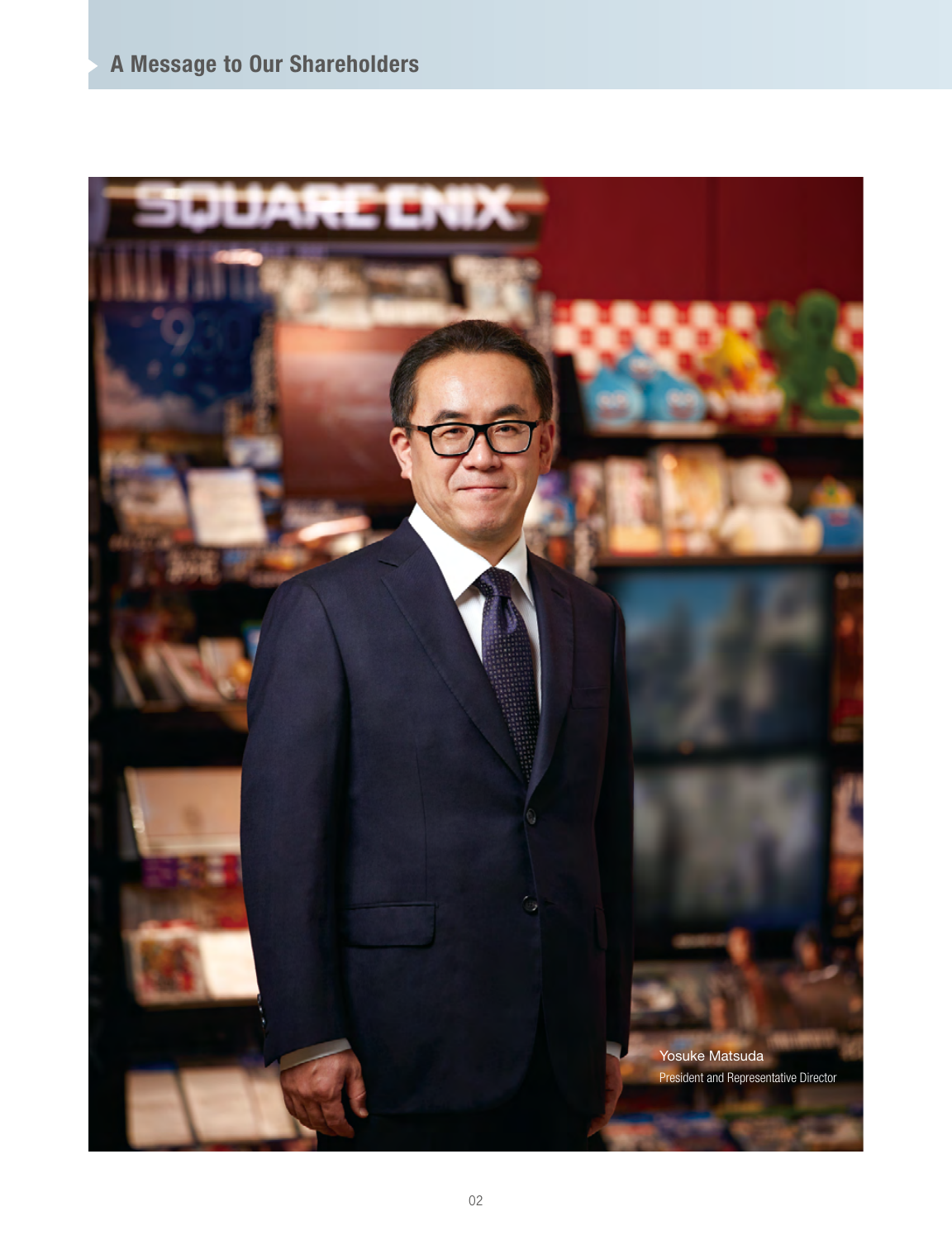Thank you for your continued support of the Square Enix Group. With your support, we made the fiscal year ended March 2016 one of record net sales and profit attributable to owners of parent as the structural reforms and content investments we have engaged in since I assumed the role of CEO have gradually begun to produce benefits. The past fiscal year was also one in which we launched new initiatives designed to take our Group to further growth. I am pleased to take this opportunity to present this review of our achievements and progress in each of our business segments and to describe the strategies and direction we plan to take going forward.

# **Digital Entertainment Business Segment**

# Business Segment Overview

In the fiscal year ended March 2016, games for smart devices continued to demonstrate strong growth in the Japanese market, driving overall Group earnings. New titles released in the first half of the fiscal year ended March 2016, such as "MOBIUS FINAL FANTASY" and "KINGDOM HEARTS Unchained  $x$ ," which leverage key IP (intellectual property), delivered brisk performances throughout the fiscal year. Titles such as "HOSHI NO DRAGON QUEST," "FINAL FANTASY BRAVE EXVIUS," and "Grimms Notes" released in the second half of the fiscal year were also strong performers right out of the gate. With this accumulation of new titles, the percentage of total Digital Entertainment Business Segment sales accounted for by games for smart devices saw significant year-on-year growth in the fiscal year ended March 2016. Some are quick to point out slowing growth and increased competition in Japan's smartphone game market, but it remains a market in which new titles can succeed by delivering new gaming experiences, and new titles frequently make their way to the upper end of the sales rankings. As device technology advances at a furious pace and consumers grow increasingly discerning, how companies go about delivering new gaming experiences has become the key determinant of success in a market where the true value of content is evaluated. We will also target further growth by rolling out titles that offer a variety of gaming styles and that run the gamut from derivatives of big franchises to brand new IP.



**MOBIUS FINAL FANTASY**  ©2015, 2016 SQUARE ENIX CO., LTD. All Rights Reserved.



**KINGDOM HEARTS Unchained** χ ©Disney



Developed by SQUARE ENIX **HOSHI NO DRAGON QUEST** ©2015, 2016 ARMOR PROJECT/ BIRD STUDIO/SQUARE ENIX All Rights Reserved.



**FINAL FANTASY BRAVE EXVIUS** ©2016 SQUARE ENIX CO., LTD. All Rights Reserved. Developed by Alim Co., Ltd. Illustration/ ©2014, 2015 YOSHITAKA AMANO 03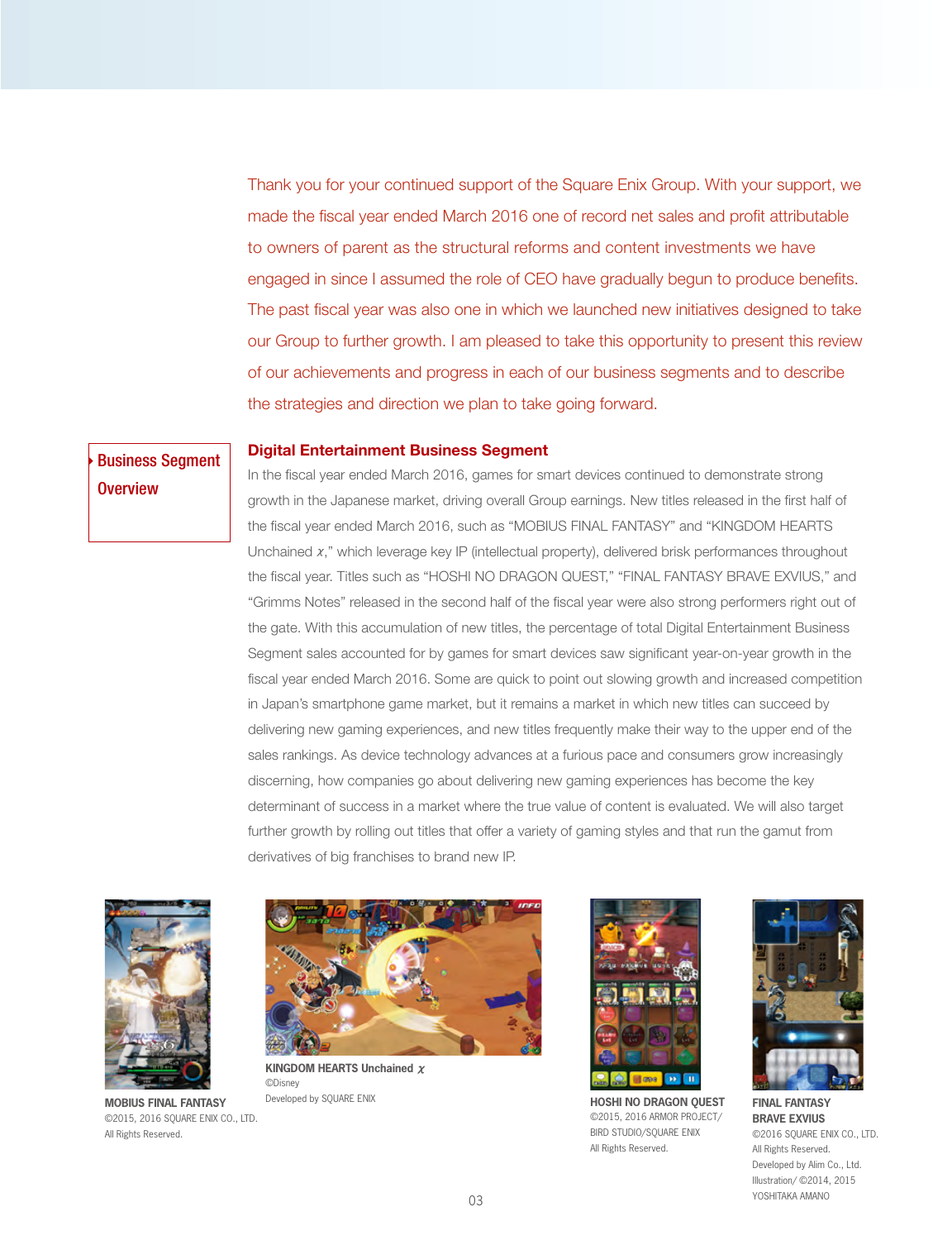## **A Message to Our Shareholders**



**Rise of the Tomb Raider** Tomb Raider ©2016 Square Enix Ltd.



**JUST CAUSE 3** Just Cause 3 ©2015, 2016 Square Enix Ltd. All rights reserved. Developed by Avalanche Studios. Published by Square Enix Ltd. Just Cause 3 and the Just Cause 3 logo are trademarks of Square Enix Ltd.



**DRAGON QUEST BUILDERS** ©2016 ARMOR PROJECT/BIRD STUDIO/ SQUARE ENIX All Rights Reserved. ©SUGIYAMA KOBO

 We also released a wide range of HD (high-definition) games in the fiscal year ended March 2016. These included the latest installments in the major franchises from our Western studios such as "Rise of the Tomb Raider," "JUST CAUSE 3," and "HITMAN"; "DRAGON QUEST BUILDERS," which offers a new way to enjoy the world of "Dragon Quest"; and "I Am Setsuna," which leverages newly developed IP to bring a fresh sensibility to the turn-based JRPG (Japanese-style role-playing game) genre. All of these offerings serve to make our Group's game portfolio richer.

 HD games are at the heart of our Group's content portfolio, and we believe that continued investment in this domain bolsters our Group's enterprise value in a variety of ways, including by helping us to acquire the latest technology and enhance our brand value. Moreover, leveraging the IP assets derived from our HD games in a diversity of ways provides us with further earnings opportunities, which is another reason why we see continued investment in HD game development as vital.

 In the MMO (massively multiplayer online game) domain, "DRAGON QUEST X" and "FINAL FANTASY XIV" continued to help generate stable earnings. We released new content for both of those titles in the fiscal year ended March 2016 via the launch of expansion packs. Player retention is a key earnings indicator in the MMO business, and the release of these expansion packs played a significant part in helping us not only retain existing players but also attract returning players and new players. We have no plans for expansion pack releases in the fiscal year ending March 2017, but we intend to continue to strive for customer satisfaction in the operation of our MMO games, with the aim of retaining existing players and welcoming new ones.

## **Amusement Business Segment**

Performance at our arcades remained brisk, with year-on-year existing revenue figures topping 100% in the fiscal year. Demand from foreign tourists held strong, with arcade patronage by visitors from Asia especially helping to grow earnings. The e-money system we began rolling out in 2015 has made payment much more convenient for our customers and generated significant benefits for the arcades where it is available. We also garnered considerable attention in the field of game machine development, thanks in part to the release of "DISSIDIA FINAL FANTASY."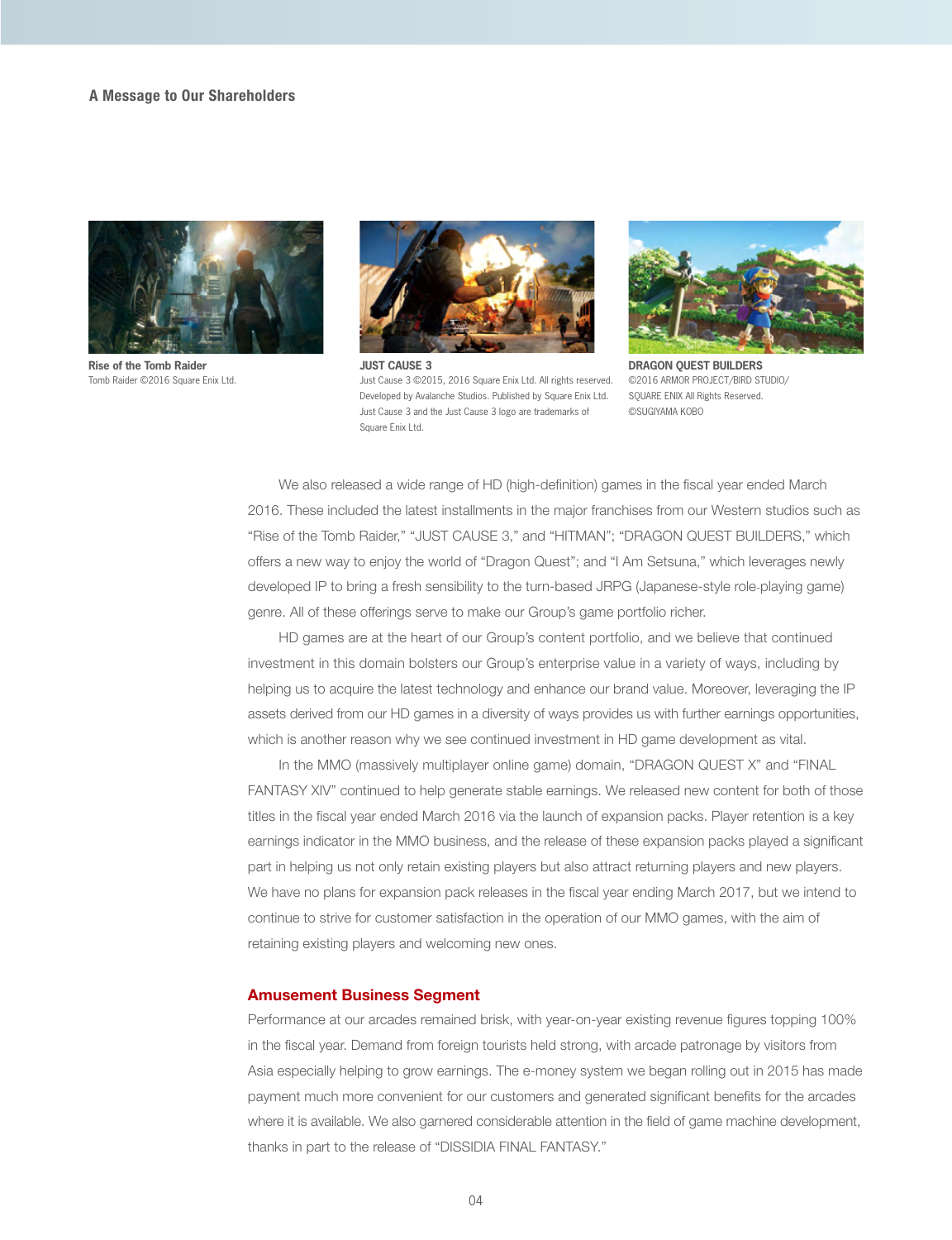

 The consumption tax hike in Japan that had been planned for the fiscal year ending March 2017 has been postponed, but the Brexit vote has resulted in greater global economic uncertainty, and following a period of weakness, the yen is now appreciating against other currencies, raising questions about the future of inbound tourism to Japan. Against this backdrop, we intend to continue contributing to earnings through lean arcade operations and services that satisfy our customers.

 In the virtual world age, physical spaces are all the more meaningful. We need to create up-to-date arcade facilities by offering new real-world experiences that are not merely an extension of things that have come before. In doing so, we intend to create an amusement business that will even further enrich our Group's content portfolio.



**DISSIDIA FINAL FANTASY** ©2015, 2016 KOEI TECMO GAMES/SQUARE ENIX CO., LTD. .All Rights Reserved. CHARACTER DESIGN: TETSUYA NOMURA



# **Publication Business Segment**

Publication Business Segment sales and profits declined on a year-on-year basis in the fiscal year ended March 2016. The declines owe to a high hurdle set by television anime adaptations of our properties, which had been a major earnings driver in the fiscal year ended March 2015. Our mixedmedia strategy of growing comic sales by developing anime adaptations has proven effective, so we will continue it going forward, but the fiscal years 2016 and 2017 represent a preparatory period between anime adaptations, thus a bit more time will be required before benefits appear. As such, we see the fact that we were able to maintain a certain profit level by creating an earnings base that does not rely on anime adaptations as a significant achievement. We will strive to move to our next stage of growth starting in the fiscal year ending March 2018 as we renew our commitment to the basic cycle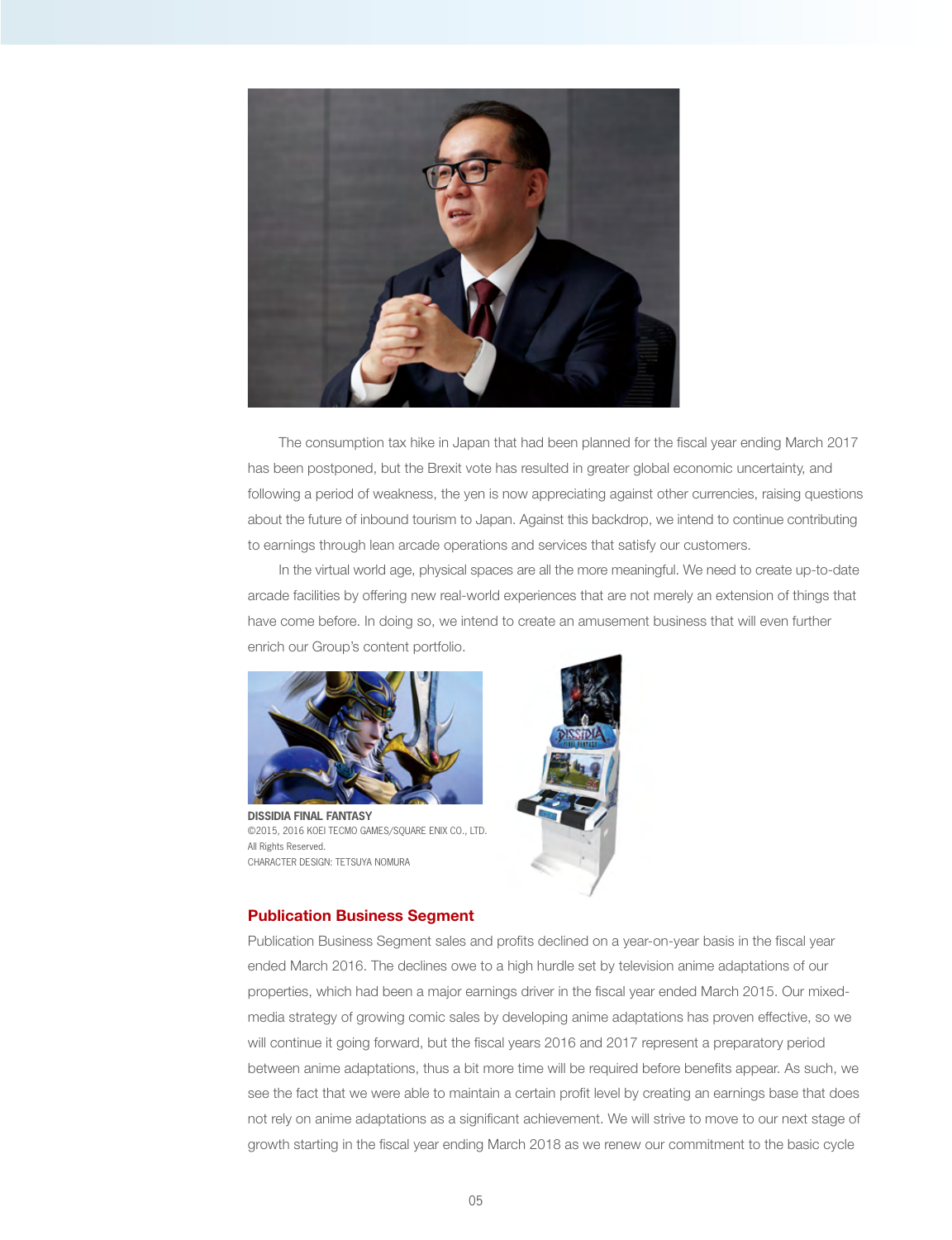

of identifying high-quality titles and growing them into major properties.

 We also see our Publication Business Segment as a fertile ground for cultivating new IP. It serves as an effective IP platform that allows us to continuously identify new properties and test the waters with them. How to further develop the new IP born here is a very important strategic question for us. Comic content is increasingly digitized, and our anime adaptations are very popular overseas, especially in Asia. As such, we frequently receive licensing requests. In the fiscal year ended March 2016, we entered into a licensing arrangement with the major Chinese game publisher NetEase to launch the digital distribution of our Group's comic content in China. This content is very popular in China, and our titles have been particularly well received in the Chinese market. By further heightening brand recognition through digital distribution, we hope to significantly increase our capacity to monetize them via future game deployments and other initiatives.

 As the above illustrates, the Publication Business Segment offers the promise of developing a major cross-border content business liberated from the bonds of traditional paper media by digitization. We place great value on this business for this reason and intend to develop it into a key growth driver.

# **Merchandising Business Segment**

The Merchandising Business Segment delivered a stable performance again in the fiscal year ended March 2016. The segment is vital in that it leverages our original products to further enhance their brand value. The segment also naturally offers some products based on properties licensed in from other companies, but that reflects such parties' high regard for our Group's ability to create products based on external IP, and it has helped us significantly enhance those skills. The fiscal year ending March 2017 and subsequent years will see us continue to add to our portfolio of original content and expand our lineup of products that meet our customers' diverse needs.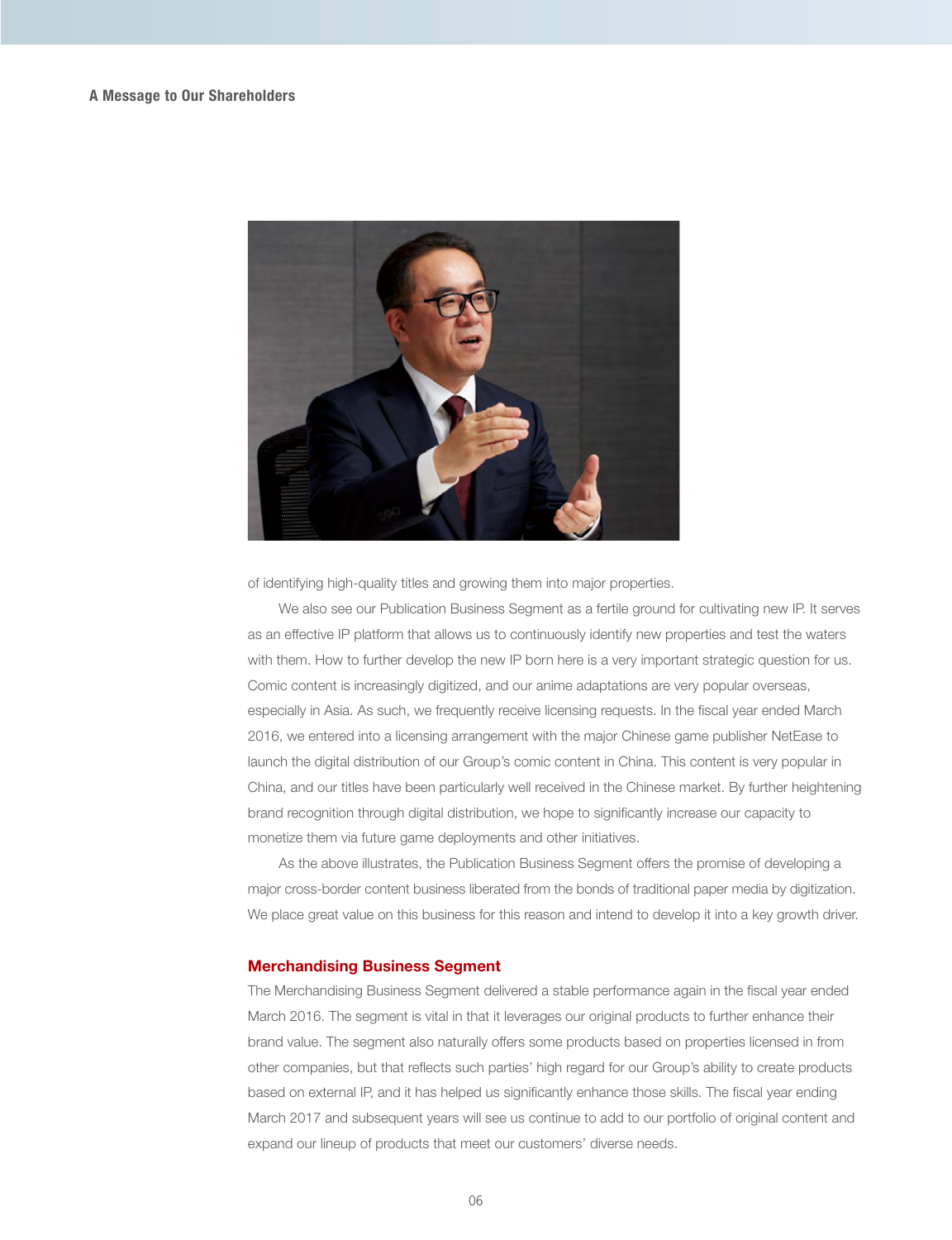Key Business Development Initiatives

The business environment that surrounds our Group undergoes major changes on a daily basis. However, what we strive for remains unchanged: providing our customers around the world with the ultimate in content-based experiences. That and that alone is where our importance to society and our enterprise value lie. Working flexibly to achieve that goal in an ever-changing business environment is the duty with which you, our shareholders, have entrusted us, the management of this Group. With this in mind, we intend to pursue the following three key business development initiatives going forward: 1) enhancing our offering of premium apps for smart devices; 2) developing VR (virtual reality) and AR (augmented reality) offerings; and 3) expanding into emerging markets, especially India, the Middle East, and Latin America.

#### **1) Enhancing our offering of premium apps for smart devices**

Currently, the global market for smart device games is dominated by F2P (free to play) games, and the market for premium games that players pay to purchase is practically nonexistent. However, our Group has for some time been offering premium games for smart devices, including brand new titles. When viewed across the Group, these offerings represent a considerable volume of earnings.

 F2P games have achieved remarkable growth thanks to their massive download numbers and significant active user bases that generate fee revenues. Many companies entered the market because of the perception that F2P games cost less to develop than traditional console games while also offering the potential for significant earnings. As a result, the market as a whole saw major growth, but competition reached excessive levels. Meanwhile, marked advancements were made in smart device performance, and consumers of F2P games grew more demanding. As such, the market ceased to provide major returns for low-budget development.

 However, the picture for premium games is different. Initial development costs for both F2P and premium games are roughly the same as or even higher than those for new games for dedicated handheld game machines. In other words, the level of investment required cannot be considered low risk. The risk involved in F2P games is even higher than for premium games because of the need to spend on ongoing operational and additional development efforts.

 F2P games generate massive download numbers because basic play is free. They thereby establish significant active user bases and present major earnings potential. Premium games, meanwhile, offer the advantage of generating purchases over a long period of time after their initial development costs have been fully depreciated.

 Premium games naturally need to be modified to keep pace with frequent OS updates and require ongoing marketing spending to generate user awareness. However, smart devices still provide a better platform for playing greatly loved games for many years than dedicated game consoles do because of the latter's issues with backward compatibility.

 Continuing the comparison with dedicated handheld game machines, we note that significant advances have been made in both the specs and operability of smart devices and that this evolution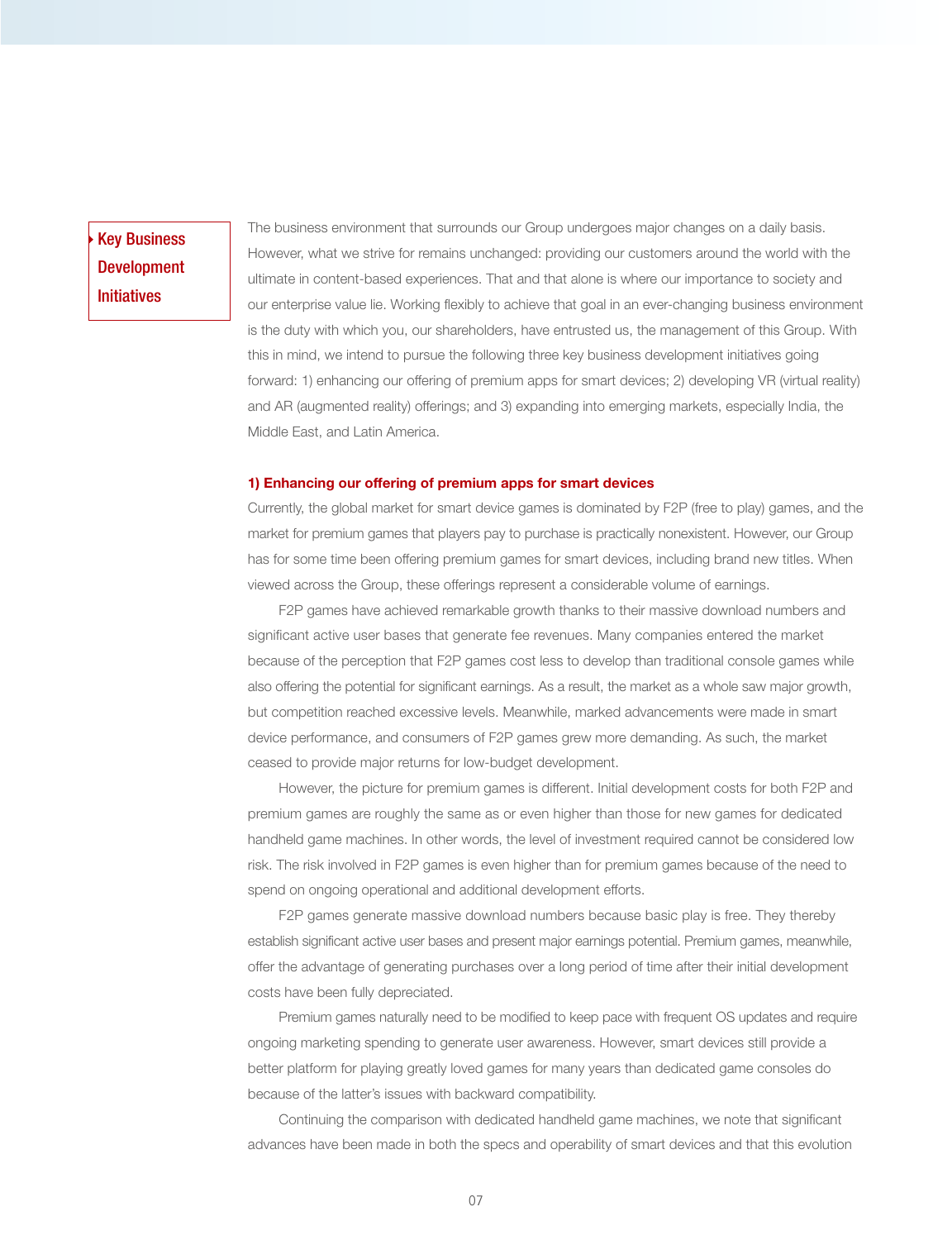is likely to continue unabated. Moreover, smart devices have a much greater installed base globally than dedicated handheld game machines. The smartphone-native generation already sees smart devices as all-in-one game consoles.

 For these reasons, it makes sense for game manufacturers such as ourselves to supply games that we have traditionally developed for dedicated handheld game machines not only for such consoles but also for multipurpose smart devices.

 We believe that the operability of smart devices makes them a good match for turn- and simulation-based RPGs, among other games. We see turn-based RPGs as a style or format of game and do not believe them to be outdated at all. The development of such RPGs is something that our Group has exceled at for some time.

 By releasing new RPGs not only for dedicated handheld game machines but also for smart devices, we hope to develop the premium game market into a pillar of our business on a par with the F2P market. In so doing, we believe that we can enrich the portable game market in the broader sense in order to respond to a variety of customer needs.



**SCHOOLGIRL STRIKERS** ©2014-2016 SQUARE ENIX CO., LTD. All Rights Reserved.



**Kai-ri-Sei Million Arthur** ©2014-2016 SQUARE ENIX CO., LTD. All Rights Reserved.

## **2) VR/AR**

2016 is being referred to as "year zero" for VR as VR machines, peripherals, and content are finally making their way to the market in significant volumes. Our Group is also extremely interested in this domain and already working on developing VR content for some of our projects. That said, consumers cannot grasp the appeal of VR without having experienced it, so the spread of VR is currently being driven by supply-side entities such as hardware manufacturers and game developers. While equipment and other purchases currently demand a significant upfront investment on the part of users, VR offers never-before-experienced surprises and the possibility for a variety of applications that extend beyond the world of gaming. We therefore look for VR to grow into a major market.

 Effectively leveraging VR and AR will enrich our Group's content portfolio, and we also plan to develop unique VR and AR content. We provide content in a wide range of formats, including not only consumer game consoles and smart devices but also amusement machines, publications,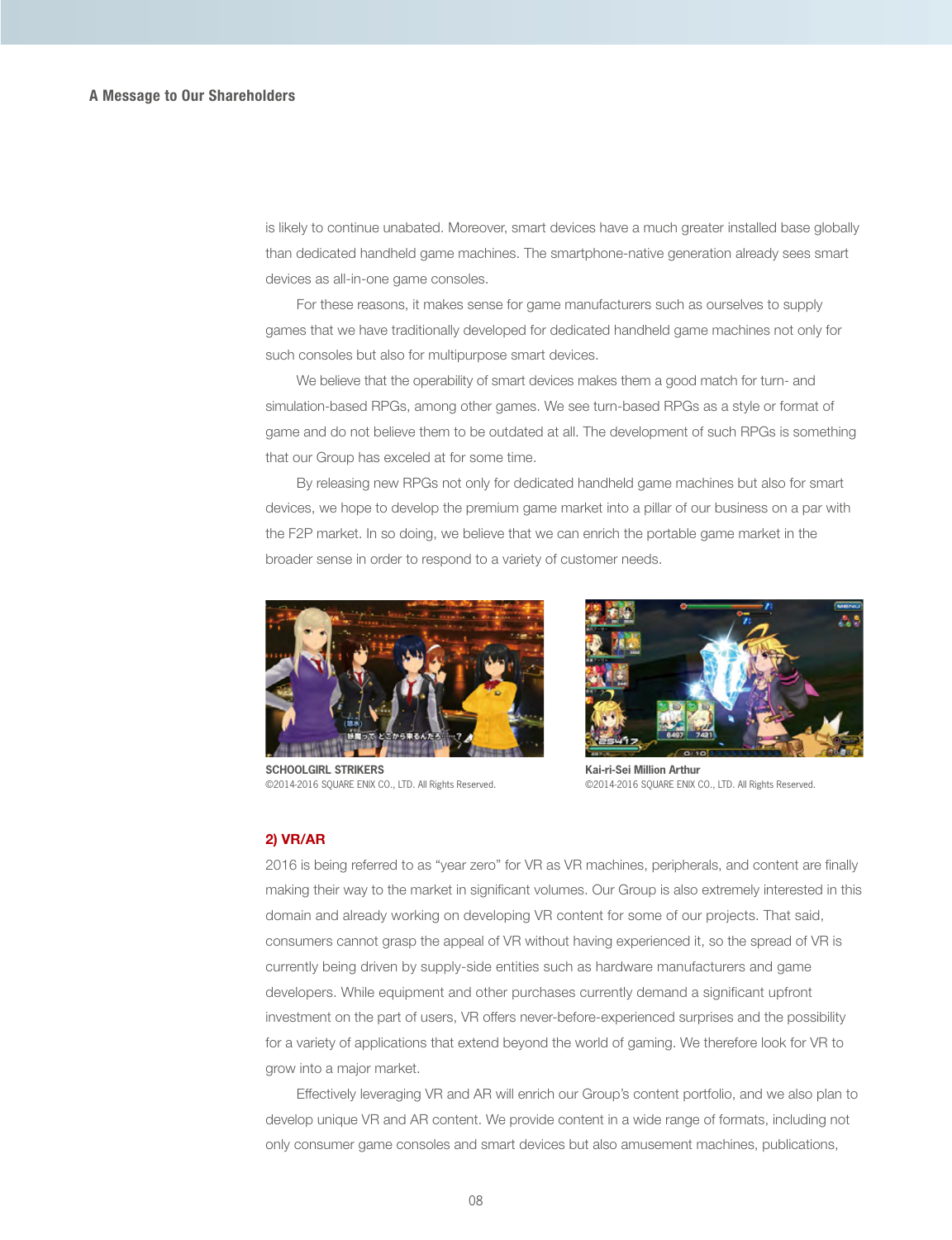and even tangible objects like figurines. We look forward to our creators applying their talents to generate new chemical reactions by combining new VR and AR technologies with such content.

 We note also that VR and AR are catchall terms for technologies that can take on a variety of forms, and we believe that our Group should offer content that leverages our unique strengths. In our view, gamers are likely to come to expect a "VR mode" as a standard feature on HD game consoles. Incorporating VR content into HD games enables us to create a more immersive gaming experience. We believe this represents the very domain that will enable us to further demonstrate our Group's strengths.

 AI (artificial intelligence) is another field undergoing significant innovation. We intend to leverage our advanced research in the realm of gaming AI and believe that gaming AI technology we have developed in entertainment contexts will likely be applied in fields such as the development of robots. We feel certain that once robots expand from the B2B realm to the B2C realm, consumers will expect their robots to be entertaining. Our gaming AI technology and insights may help in that realm. We intend to look for ways to become involved in robot AI technology from the perspective of entertainment.

# **3) Expanding into emerging markets**

We have cited expansion into emerging markets as a target for the past several years, but unfortunately have not produced sufficient results. During that time, emerging markets have continued their steady growth, and it goes without saying that taking advantage of the growth in those markets needs to be a key focus under our Group's growth strategy.

China is a leading country in terms of gaming and online and mobile gaming, in particular.

# **Overseas Expansion of the Digital Entertainment Segment**

- Target markets
- **Existing markets**